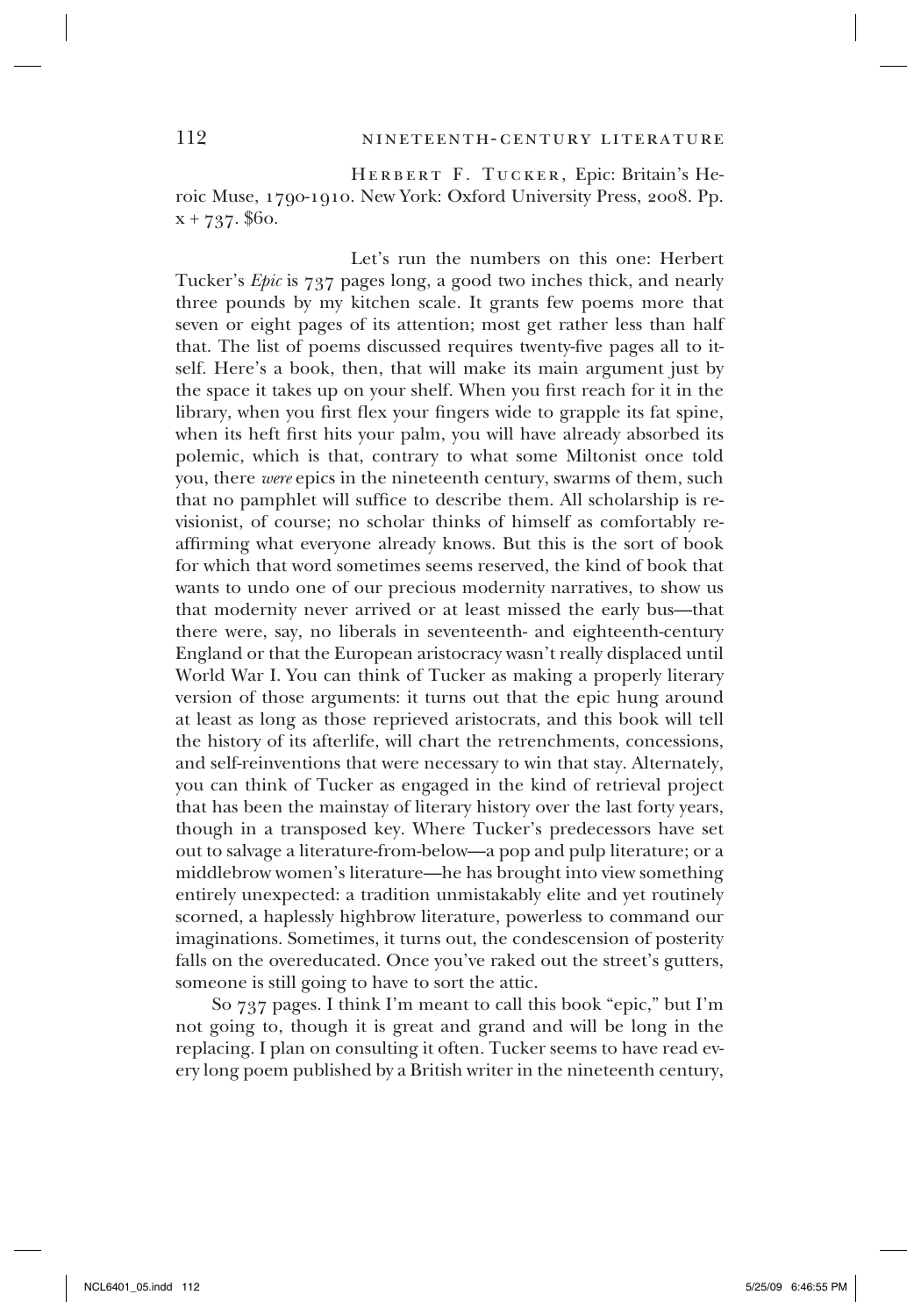# reviews 113

from the young Robert Southey to the old Thomas Hardy, and has something of consequence to say about nearly every one of them. His book effortlessly vindicates the category of "the long nineteenth century," dividing the period into five- and ten-year cross-sections, eleven of them, which then register at least as many shifting epic subgenres and poetic fashion bubbles, alongside which the umbrella distinction between "Romantic" and "Victorian" seems unmanageably crude, a mere cleaving. The book's yield is thus a working map of a literary landscape most of us know nothing about, an oversized guide to Napoleonic epics and Oriental epics and apocalyptic epics and imperial epics and autobiographical epics and Crusader epics, plus an onrush of Arthurs and nearly as many Alfreds. And like any good plunge into the archives, Tucker's has retrieved for our consideration some specimens of passing strangeness. Which of us knew that there was a nineteenth-century epic, written by an Irish teenager, about an exiled Australian native, an indigenous Odysseus who roams the earth, sermonizes against war, and predicts space travel?—that would be Kinahan Cornwallis's *Yarra Yarra; or, The Wandering Aborigine*, published in 1858. Or who knew there was an all but openly queer riff on the Arthur legend, about Galahad and a young knight, a slash epic, as it were?—that's John Payne's *Romaunt of Sir Floris*, of 1870. In such company, even some of the century's well-known and semi-canonical poems recover their full portion of oddness. Some of us have never believed that there ever really was a poem in which the medieval Welsh settled the Americas.

So: An exceedingly useful book, but not itself an epic; not an epic because it possesses none of the features one otherwise expects from the form, as also, in a certain mood, from good history writing: narrative propulsion, prophetic explanatory schemes, close attention to conflict or contrariety. I want to be clear: Tucker's writing has other virtues. He excels at the discrete reading of the individual poem, and the book is best thought of as a seven-hundred-page string of these, though even here he specializes in the kind of ingenious interpretative turns that work best on readers who have just read the poems, which is a peculiar way to approach poems that no one has ever read. Offhand insights abound, however, and they are couched in an unusually playful prose, which would be the reader's boon, freeand-clear, if archness didn't sometimes creep in and obscurity hard upon it. Still, you can count on Tucker to have come up with a keen reading of nearly any long nineteenth-century poem that interests you, and you can count on its being quotable. But he's not telling a story about the nineteenth-century epic; and he's not much going to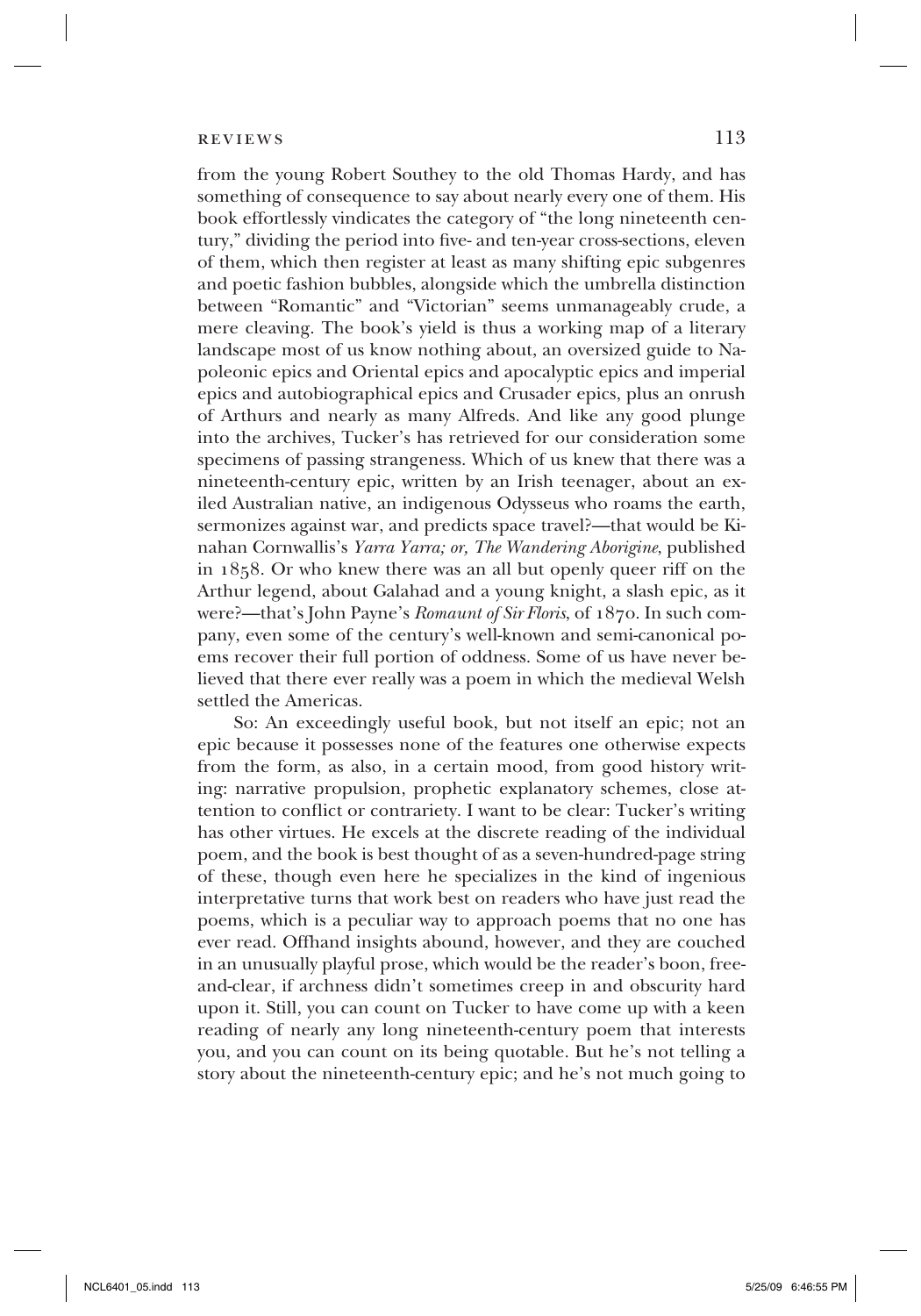explain why those epics matter; and his epics don't fight, either singly or in ranks, on grounds either Gramscian or Homeric. His usual link between poems is: *Here's another poem*. . . . The epic is his theme, but Tucker has written a chronicle.

Readers who, upon tackling a prodigious book about epics, think it clever to call that book "epic" are mistaking length for epic-ness, or at least making it the sole epic criterion. The problem in this particular case is that Tucker encourages the error. There is one overriding difficulty with his account, and it goes back to the book's title and central term. Much is unclear in the history of the epic, not least of which is the history of the word itself. When exactly does "epic" become the English language's preferred term for long narrative poems? How does it crowd out its rivals?—and with what consequences? Is it, in fact, suited for the job? We know that the seventeenth century mostly preferred the term "heroic poetry," a category that kept conjoined two modes—epic and romance—that critics would later decide to separate. Heroic readers refused to distinguish between Greek warriors and Welsh knights. The shift over to "epic," on either side of 1700, was to that extent a classicizing move, bracketing out the folkloric and the feudal, and thereby preserving the dignity of Greek and Roman poems in the century of romance's disrepute. Knowing even that much, the fair-minded student of the epic is faced with a difficult choice: either you respect the term's classicizing force, and so confine your efforts to poems plainly on a Mediterranean model, even if this means ditching, as romance deviations, all manner of later (Gothic and neo-chivalric) poems; or, alternately, you let everything in, but do so at the expense of a certain conceptual creep and anachronism.

Tucker is a capacious and liberal-minded scholar, which means he lets everything in. Conceptual creep it is, then. He usually defines epics as "long narrative poems on a national theme"; except a fair few of his poems aren't overtly political in that way, which gives us "long narrative poems"; except a handful of his poems aren't even narrative, which gives us "long poems." At this point, we are forced to call attention to just what it is this liberal-mindedness gives up—its price. You can sense Tucker paying his liberality tax when you see him describing as "epic" all manner of poems that, when first published, went by some other name; poems, that is, whose originators made a show of bypassing the word "epic" in favor of designators like "romance" or "romaunt" or "poem." That choice obviously matters, and it is never really clear why Tucker feels licensed to disregard it. The terms "epic" and "romance" are inevitably historicizing; they refer back to earlier social formations, if occasionally to imagined ones, and to the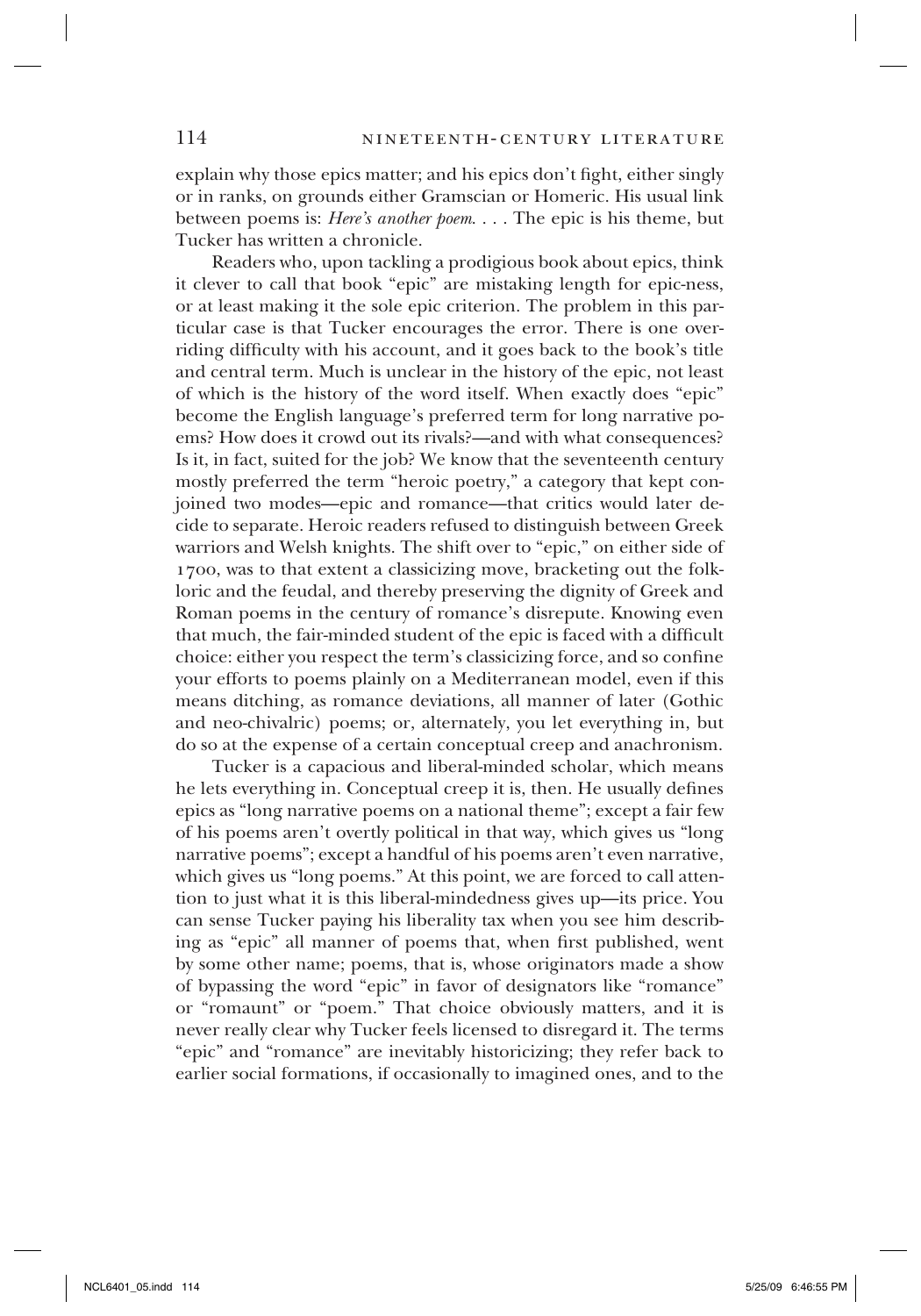# reviews 115

dominant poetic modes that these supposedly produced. The term "epic" is usually keyed to the commercial, urban, and expansionist orders of the ancient Mediterranean, which means that "romance" gets to name the poetry of various post-antiquities, though it is often called upon to name the culture of various pre-antiquities, as well, of an archaic or tribal Mediterranean, at which point it becomes a near synonym of magic, myth, and legend. This is actually a distinction internal to the epics themselves, which is one of many reasons why we can't just dispense with it: even in Homer, romance only survives in some of the eastern Mediterranean's more distant backwaters, and it is Odysseus's task to *escape* these enchanted and stateless islands so that he can return to city life, where political order, not tribal magic, prevails. *The Odyssey* incorporates myth mostly as a generic competitor to be superseded.

It is this stepping out of romance that the epic often models, which means that to compose an epic of nineteenth-century Britain is to describe a certain modernity, a trading Britain, at sea and with colonies, whereas to write a new British romance is, in most cases, to attempt a medievalizing correction. The terms are, of course, unstable; it is easy enough to nag away at the distinctions they establish. A poet can write a classicizing epic on a subject borrowed from medieval history; or—other way round now—a philologist can theorize a savage antiquity and so decide that Homer was more like a Celt or an Icelander than like a Roman. The medieval verse romances themselves generally posed as rewrites of the Roman epic, and this last observation will be the quickest way to dispatch the dichotomy of epic v. romance, by making the division collapse at its source. But to say that this distinction was wobbly is *not* to say that it wasn't historically operative, which means that the particular manner of its teetering will still have to be traced. Tucker makes this all hard to see by sticking with the classicizing term as though it were neutral, and this in a period when romance variations were at the fore in long poetry.

The matter is probably worse than that. Tucker, by rechristening so much nineteenth-century poetry as "epic," has built certain distortions into his argument at the ground level. I quickly want to name three of those distortions; it should be clear enough that they are linked.

• *Epics are poems of the nation*. That's a common enough mistake, but it's a mistake all the same. *The Iliad* recounts the sacking of a city overseas. Odysseus and his men scout out islands they might colonize later. *The Aeneid* describes the settling of a new Troy on foreign territory. Milton has a story to tell about the New World and its natives.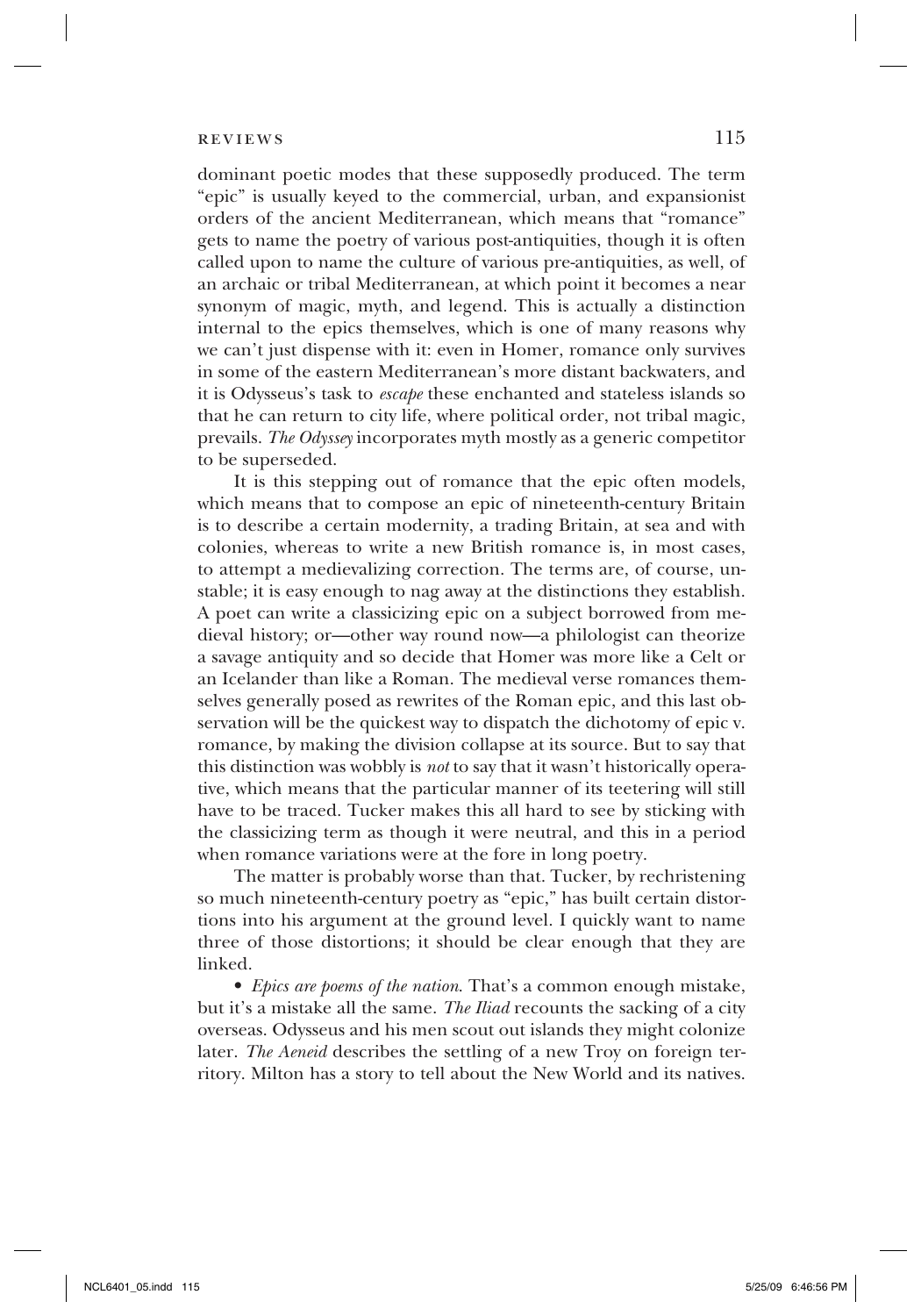None of these poems are geographically bounded in a way that nationalism requires; the colonial horizon was built into the epic from the start.

• *There were a few imperialist epics in the late nineteenth century*. This is undoubtedly the most puzzling claim that Tucker makes. Tucker says that the nineteenth-century epic was emphatically a national form—that it was trying to imagine Britain, a British history, that it addressed itself mostly to goings-on at home; he then feels compelled to grant that the epic took an imperial turn in the late century, that British poets eventually started messing about in Asia and the Pacific. Having argued previously that the early Victorians were too busy worrying about domestic politics to be interested in the rest of the world, he seems to find this development surprising and altogether unfortunate. It's hard to know where to begin with that one. Not only does it make imperialism sound like a brief, late-Victorian detour from the basic trends of British history, but it also contravenes the plain evidence of his own pages, since by the time he makes this observation, Tucker has himself already discussed a galley's worth of imperial or transnational poems from the *early* century: Blake, Southey, Byron, a group of poems he dubs "the invasion epics." It's almost as though, having mis-described as epic the period's sundry chivalric poems, he is startled to run now and then into the authentically martial article.

• *There were no eighteenth-century epics*. I would say we should cut Tucker some slack on this one, since nobody seems to realize that there were eighteenth-century epics. But then he knows better than anyone to look for epics in unexpected places, so it remains surprising to see him claim over and over again that the epic was "dormant" or "hibernating" in the eighteenth century, waiting to be kissed awake by the revolutionary poets of the 1790s. One longs to ask him about Richard Blackmore's *Creation* (1712) or *Alfred* (1723); about Richard Glover's *Leonidas* (1737); about William Wilkie's *Epigoniad* (1757). The Glover is even worth reading. More important, the epic also survives in the eighteenth century in truncated forms, mini-epics that borrow freely from the epic canon but never master the form's entire, unwieldy apparatus. There may not be many successful epics after Milton—full-bore, fancy-dress epics—but there are rolls and rolls of epic-*ish* poems, the clearest mark of which is eighteenth-century poetry's habitual sublimity. In fact, one sometimes gets the feeling that the epic after Milton, rather than vanishing, simply crossbred with every other form, generalizing itself across the literary sphere—and so vanished only by disappearing *into* every other poetic mode. It matters that Tucker has overlooked the eighteenth-century epic, because